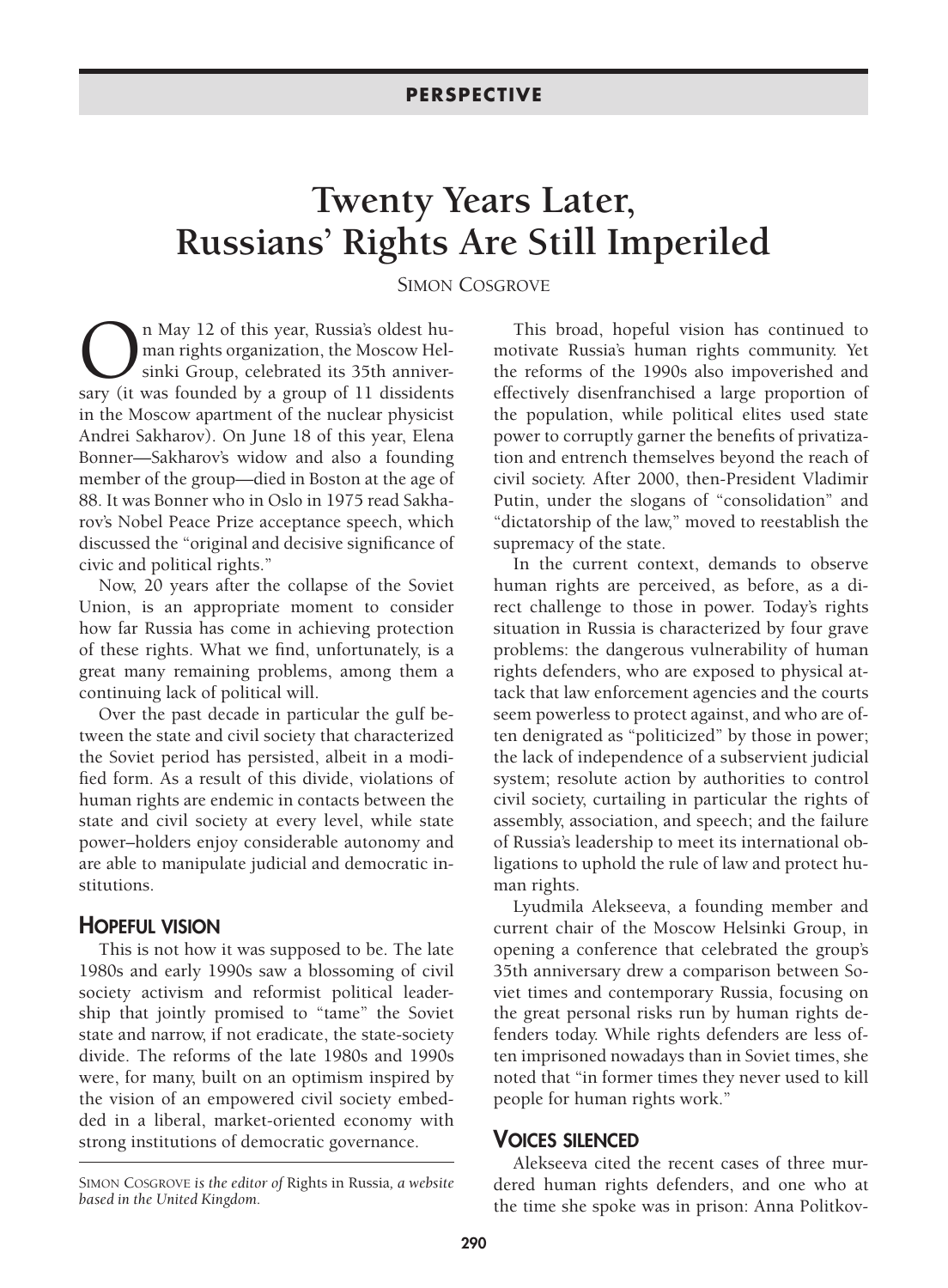skaya, the outspoken journalist renowned for her fearless reporting on Chechnya, shot dead in the entrance to her apartment building in 2006; Stanislav Markelov, a human rights lawyer who acted for Politkovskaya among others, gunned down on a Moscow street along with journalist Anastasia Baburova in 2009; Natalya Estemirova, an awardwinning human rights defender and staff member of the Memorial Human Rights Center based in Grozny, abducted and murdered in 2009; and Aleksei Sokolov, a campaigner against torture and other abuses in Russia's prisons, imprisoned from May 2009 to July 2011 on charges widely believed to be fabricated.

While two people were convicted of the murder of Markelov and Baburova this year, the killers of Politkovskaya and Estemirova have yet to be brought to justice. These cases demonstrate Russia's failure to live up to its domestic and international obligations to effectively investigate and prosecute the perpetrators of such crimes. Worse, the cases bring to the fore concerns that political

authorities may themselves be complicit in the crimes.

In Politkovskaya's case, the Supreme Court of the Russian Federation ordered a renewed investigation after three suspects were acquitted for lack of evidence in a jury trial in February 2009. In May this

year Amnesty International welcomed the arrest of Rustam Makhmudov, a suspect in Politkovskaya's killing, in Chechnya as "a major step toward justice." But a second trial has yet to take place, and fears remain that the organizers of what many believe was a contract killing may never be prosecuted or punished.

In July 2011, on the eve of the second anniversary of the Estemirova killing, the Memorial Human Rights Center, jointly with the International Federation of Human Rights and the liberal newspaper *Novaya Gazeta*, published a report that castigated the official investigation for following a false track in seeking to blame insurgents for the killing when the circumstances of Estemirova's death and the threats made against her indicated possible official complicity in her murder. Amnesty International, Civil Rights Defenders, Front Line Defenders, Human Rights Watch, and the Norwegian Helsinki Committee separately issued a joint statement calling on Russian authorities to conduct a thorough, impartial, and transparent investigation and prosecute those responsible "regardless of rank or position."

Sokolov, the human rights defender in detention from May 2009 until July of this year, was convicted in May 2010 at an unfair trial on theft and robbery charges that observers believe were fabricated in order to punish him for his work in exposing torture in prisons. Sentenced to five years (later reduced to three years), Sokolov served his sentence 2,000 kilometers from his home. Reports say that he was beaten and that he went on hunger strike while in detention.

# Courts manipulated

Russian courts' lack of independence, along with widespread manipulation of the justice system by individuals in authority, has been exemplified for a global audience by the case of Sergei Magnitsky, a lawyer who worked for the Hermitage Capital investment fund. Russian officials accused Hermitage Capital of tax evasion, but its CEO Wil-

> liam Browder believed government officials had used his company to carry out a largescale tax fraud.

> Magnitsky was arrested after he accused Russian officials of fraud, and was thereafter charged with helping Hermitage Capital commit

tax evasion. He died in 2009 after being held for 11 months in pretrial detention.

While he was in prison, Magnitsky was denied adequate medical care and, according to a recent report, was severely beaten by prison guards shortly before he died. Government prosecutors have since charged two prison doctors with negligence in connection with his death. No other charges have been brought.

But the most notorious case of political manipulation of the Russian justice system remains that of Mikhail Khodorkovsky and Platon Lebedev, two former oil company executives imprisoned since 2003 on charges of embezzlement and money laundering. In May 2011, Amnesty International recognized the two men as prisoners of conscience, pointing to serious procedural violations and political motivations that have marred the criminal proceedings against them. In July, Lebedev's application for parole was turned down. The two men's terms in prison are now set to expire in 2016.

*Russian history has shown the importance of an activist community able to keep the flame of human rights alive.*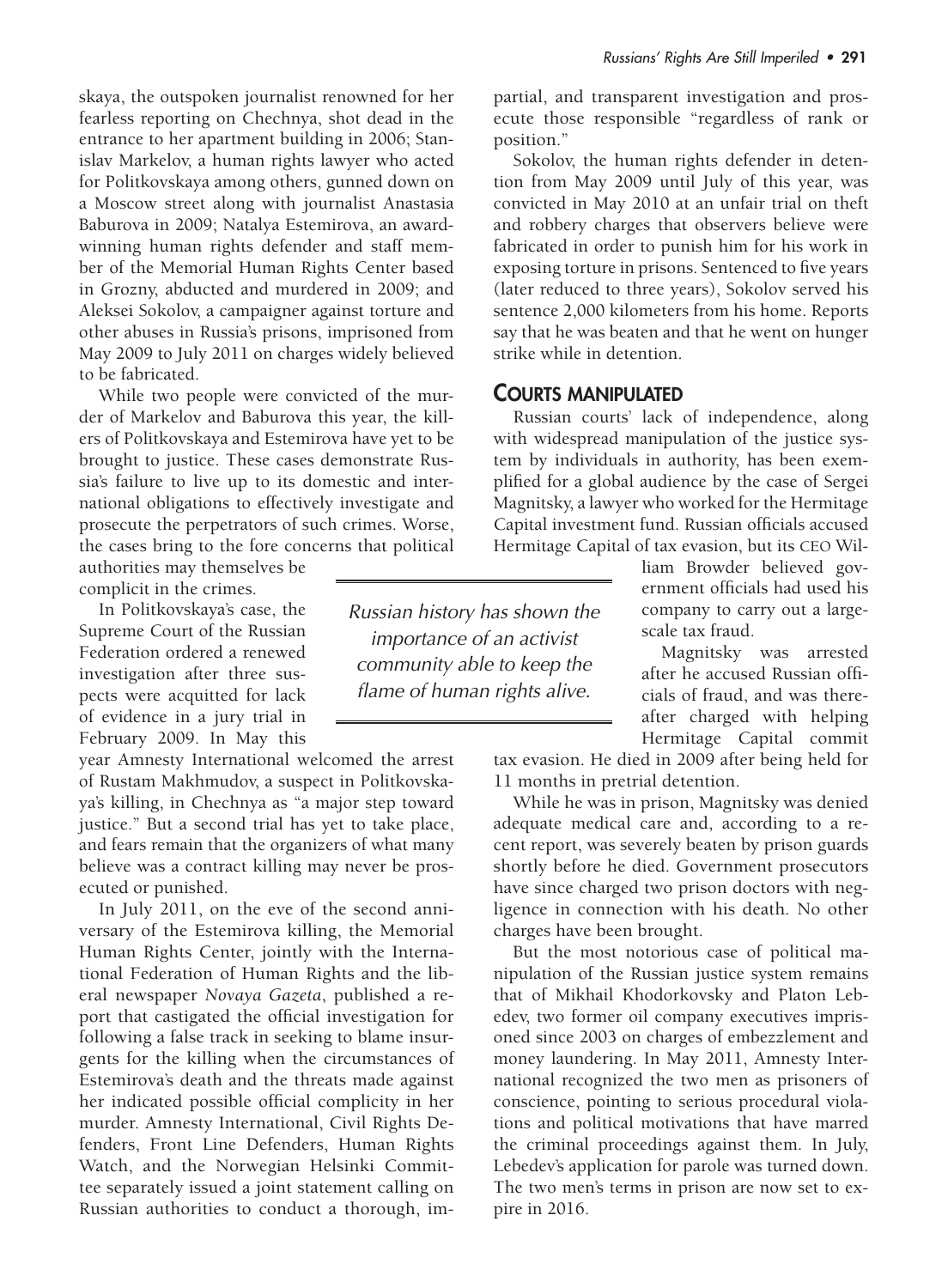## Tightening the net

Abuses of the justice system such as these take place against a background of systematic curtailment of civil and political rights by the Russian authorities. For example, burdensome regulations and selective application restrict people's right to association. Notable in this regard are a 2006 law covering nongovernmental organizations and loosely worded anti-extremism legislation first passed in 2002.

The right of assembly is circumscribed, with demonstrations banned (as in the case of gay pride parades) or broken up, and with participants regularly detained and beaten by police—despite a campaign by human rights defenders in support of Article 31 of the Russian constitution, which guarantees the right of assembly. A 2001 law on political parties (amended in 2004, 2005, and 2009) is used to close down opposition groupings; the Justice Ministry, for instance, has banned the Republican Party, The Other Russia, and the People's Freedom Party.

The government has restricted media rights, and violence against media workers has burgeoned. The high-profile killings of Politkovskaya and Baburova and the brutal assaults on journalists Mikhail

Beketov (2008) and Oleg Kashin (2010) are but the tip of an iceberg. This year the Russian Union of Journalists and the International Federation of Journalists in a joint report judged that in 2010 the practice of murdering journalists seemed to have given way to savage beatings.

The internet has also come under increasingly tight control in Russia—in the year of the Arab Spring it is perhaps natural for an authoritarian regime to view the internet as a challenge. A leading official of the Federal Security Service (FSB) this April called for Skype, Gmail, and Hotmail to be banned as threats to national security; in July Aleksandr Bortnikov, the FSB's director, complained that the internet lured people into extremism.

In any case, commentators point out that "Runet" is already far from free. An April report by the international monitoring organization Freedom House ranked Russia 22nd out of 37 countries in terms of internet freedom. A June report by the Agora Association, a human rights group, identified 23 incidents of restricted internet access and persecution of internet users in the first five months of 2011. LiveJournal, the main platform for Russia's blogging community, as well as *Novaya Gazeta*, have suffered major denial-of-service attacks that observers believe could not have been staged without government resources.

### A test of will

*Abuses of the justice system take place against a background of systematic curtailment of civil and political rights.*

Russia's historic entry into the Council of Europe (1996) and its ratification of the European Convention on Human Rights (1998) gave Russian citizens the right to appeal cases directly to the European Court of Human Rights. This court has rendered definitive judgments pinpointing an array of significant human rights violations in Russia: that banning gay pride parades violates the right of assembly; that dissolution of the Republican Party violated the right of association; that in Chechnya, Russia had been responsible for disappearances, torture, and killing; that the right to a fair trial had been violated in cases such as that of the former arms control researcher Igor Sutyagin (sentenced for spying).

> These judgments by the European court provide a simple means of testing the political will of the Russian leadership regarding human rights protection. As emphasized by Thomas Hammarberg, the human

rights commissioner of the Council of Europe, member states must ensure a prompt, full, and effective execution of the court's judgments.

Indeed, not to implement the court's judgments in full constitutes a violation of Russia's international obligations under Article 46 of the European Convention on Human Rights, according to which states "undertake to abide by the final judgment of the court in any case to which they are parties." A lack of political will to protect human rights is in itself a breach of Moscow's international obligations.

If Russia's leaders are putting themselves above the law, it could be said they are showing allegiance to an older, Soviet tradition of politics. This tradition, against which the founders of the Moscow Helsinki Group were protesting when they gathered in Sakharov's apartment back in 1976, is founded on a gulf between civil society and the state. Challenged at the end of the 1980s and in the 1990s, this divide survived to take on a new life under the Putin regime.